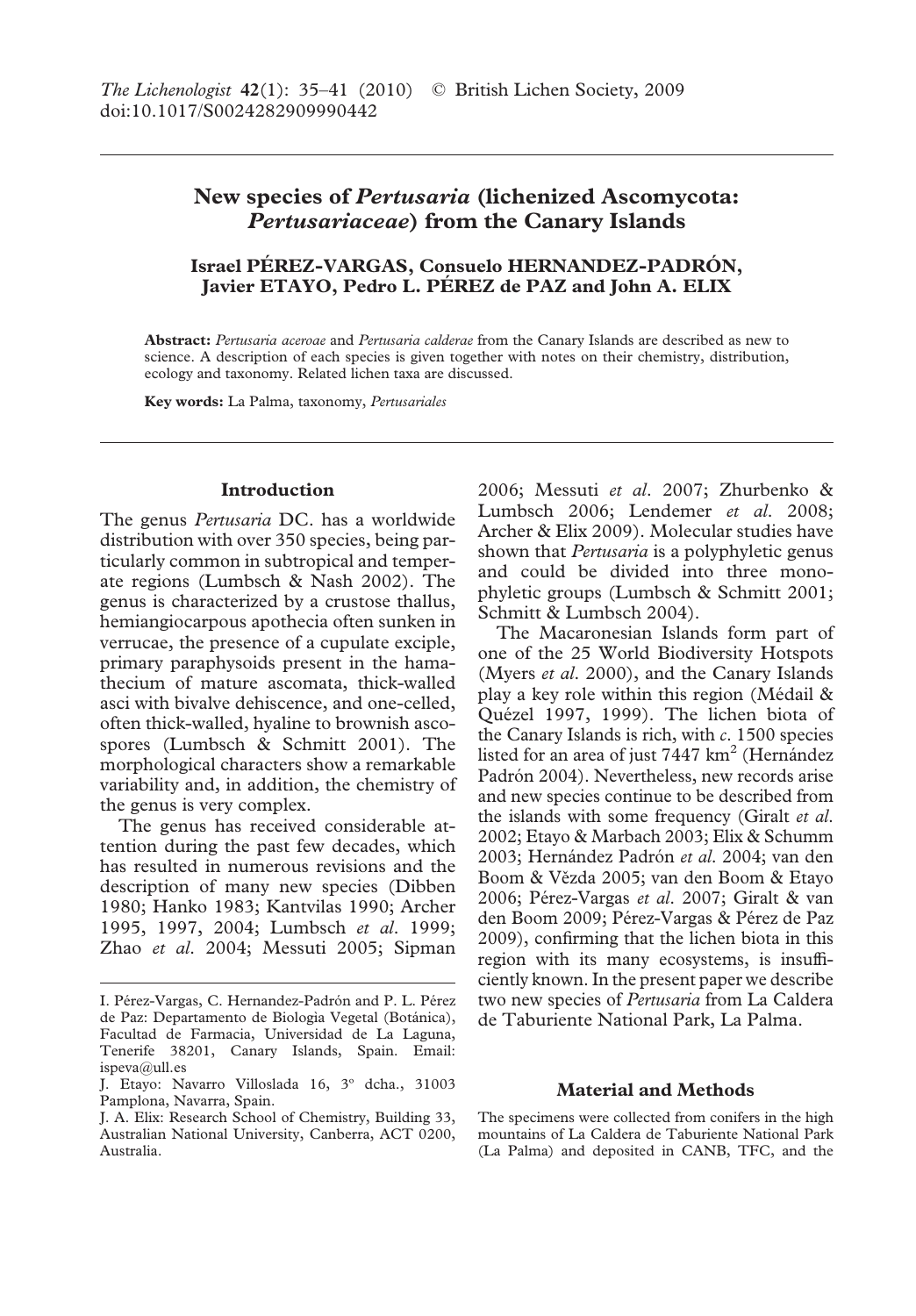private herbarium of J. Etayo. The morphology of the lichen specimens was examined using a Leica ZOOM 2000 or a Zeiss Stemi 2000C stereo-microscope. Sections for anatomical examination were cut by hand and examined with an Olympus CH compound microscope. Measurements of well-developed ascospores lying outside the asci were made in water at a magnification of ×1000. Colour reactions (spot tests) were made using standard methods (Orange *et al*. 2001). Chemical constituents were identified by thin-layer chromatography using solvent systems A, B' and C (Culberson 1972; Culberson *et al*. 1981; Culberson & Johnson 1982; Elix & Ernst-Russell 1993), high performance liquid chromatography (Elix *et al*. 2003) and by comparison with authentic samples.

### **The New Species**

# **Pertusaria aceroae Hern.-Padr., Etayo, I. Pérez-Vargas & Elix sp. nov.**

Thallus corticola, crustaceus, flavido-olivaceus, verrucosus; soredia vel isidia nulla. Verrucae fertiles thallo concolores, numerosae. Apothecia disciformia, numerosa, conspicua; disci nigri, plani vel concavi, epruinosi. Epithecium brunneum, K+ violaceum. Hymenium hyalinum. Paraphyses *c*. 2·5 µm crassae. Asci cylindrici, 2-spori. Ascosporae hyalinae, non-septatae, ellipsoideae, 125–182 × 53–75 µm. Paries 10–19 µm crassus; thallus acidum thiophanicum, 2,4-dichloro-3- *O*-methylnorlichexanthonum et 2-chloro-6-*O*-methylnorlichexanthonum continens.

Typus: Spain, Canary Islands, La Palma, La Caldera de Taburiente National Park, Barranco Los Guanche, por Tres Venas, UTM: 221900/ 318305, 1930–2000 m alt., on *Juniperus cedrus* Webb & Berthel. in *Pinus canariensis* C. Sm. *ex* DC. in Buch forest, November 2000, *A. Palomares* 5321 (TFC Lich—holotypus; CANB, hb. Etayo—isotypi).

(Fig. 1)

*Thallus* crustose, epiphloeodal, rimose to verrucose, moderately thick, greenish yellow, lacking isidia and soredia.

*Apothecia* numerous, rounded to rather irregular, verruciform at first, becoming disciform at maturity, concolorous with the thallus, up to 1 mm diam; *disc* at first immersed finally exposed, concave to flat, black, glossy, not pruinose. *Epithecium* olivaceous, K+ violet. *Hymenium* colourless, 350– 400 µm thick. Paraphysoids branched and anastomosed,  $2-2.5 \mu m$  diam., with small oil drops. *Asci* cylindrical, 275–320 × 70– 90 µm. *Ascospores* 2 per ascus, hyaline, ellipsoid,  $125-182 \times 53-75 \text{ µm}$ ; spore walls thick, 10–19 µm, not or slightly ornamented. *Pycnidia* not seen.

*Chemistry.* K− or yellowish, C+, KC+ and UV+ vivid orange, P−; containing thiophaninic acid (major), 2,4-dichloro-3-*O*methylnorlichexanthone (minor) and 2 chloro-6-*O*-methylnorlichexanthone (minor).

*Etymology.* The specific epithet *aceroae* is derived from the native pre-hispanic name of the area where the new species occurs.

*Notes.* This new species is characterized by its verrucose thallus with exposed, epruinose apothecia, asci with two ascospores with thick walls and the presence of thiophaninic acid in addition to several minor chlorinated norlichexanthones. It superficially resembles the corticolous *Pertusaria paramerae* Crespo & Vězda, an epiphytic species that grows on *Juniperus thurifera* L., in the open juniper woods of the Iberian high plateau (parameras) on the Spainish mainland (Crespo & Vězda 1985). That species, however, has a whitish-grey thallus with the apothecia immersed in fertile soralium-like warts, the 2-spored morphotype has smaller ascospores  $(95-96 \times 53 \text{ }\mu\text{m})$  and it contains the planaic acid chemosyndrome in addition to the thiophaninic acid chemosyndrome.

This new species also resembles *Pertusaria stenhammarii* Hellb., a 2-spored species with disciform apothecia and K+ violet epithecia that grows on bark of conifers at high elevations in Europe and western North America (Dibben 1980; Lumbsch *et al*. 1999), but that species is sometimes sorediate, has shiny-pruinose discs, smaller spores (60–  $120 \times 30 - 65 \text{ }\mu\text{m}$  and lacks secondary metabolites (Table 1).

See also Notes under *P. calderae*.

*Habitat and distribution. Pertusaria aceroae* occurs on lignum of *Juniperus cedrus* and more rarely *Pinus canariensis*, two endemic conifers present in the highest areas of La Palma. This Canarian pine and cedar forest (*Loto hillebrandii*-*Pinetum canariensis* A. Santos 1983 + *Juniperus cedrus*), which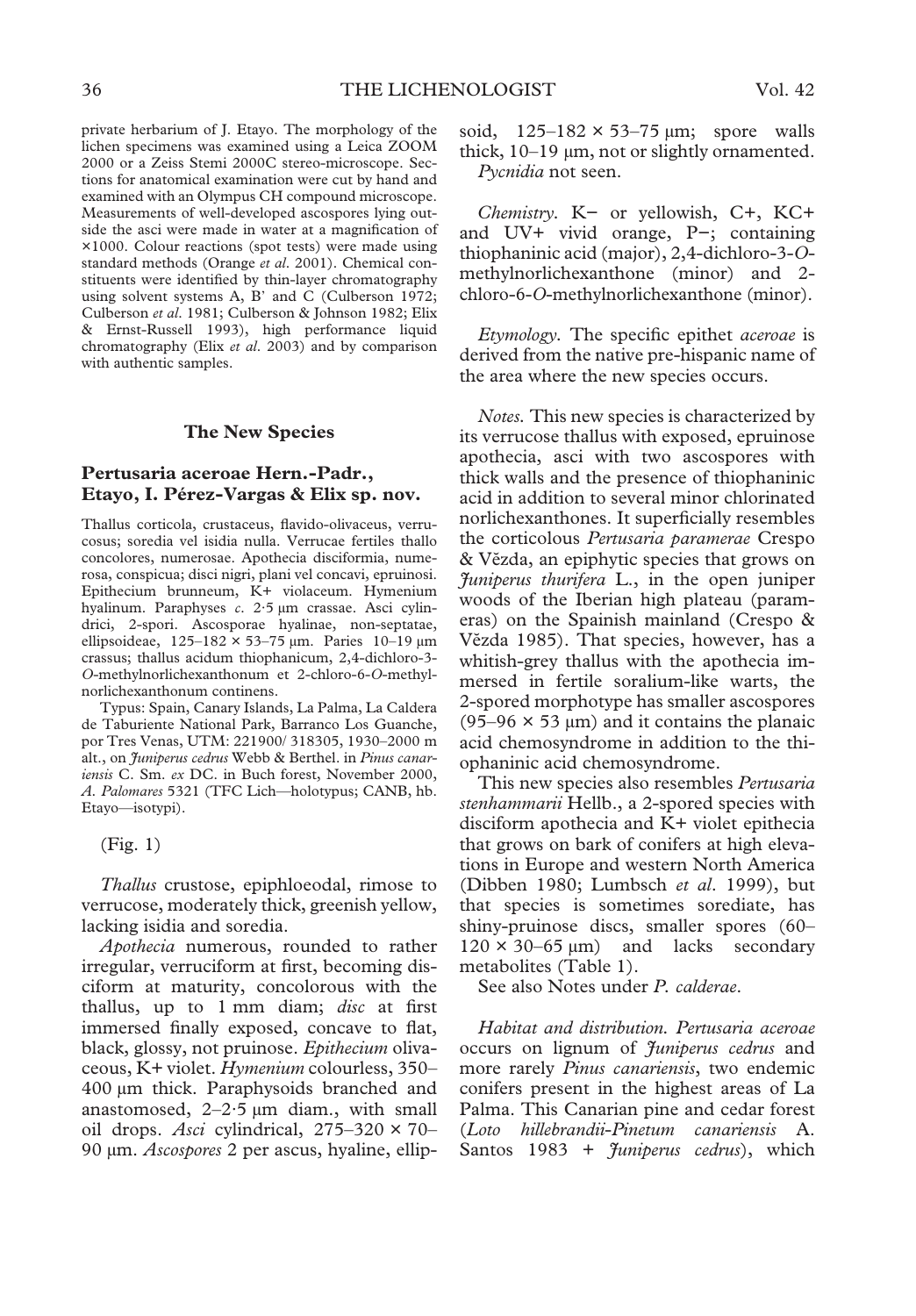

F. 1. *Pertusaria aceroae* (part of the holotype). A, habit, showing thallus and apothecia; B, hymenium; C, ascus with spores. Scales:  $A = 0.5$  mm;  $B = 150$  µm;  $C = 100$  µm.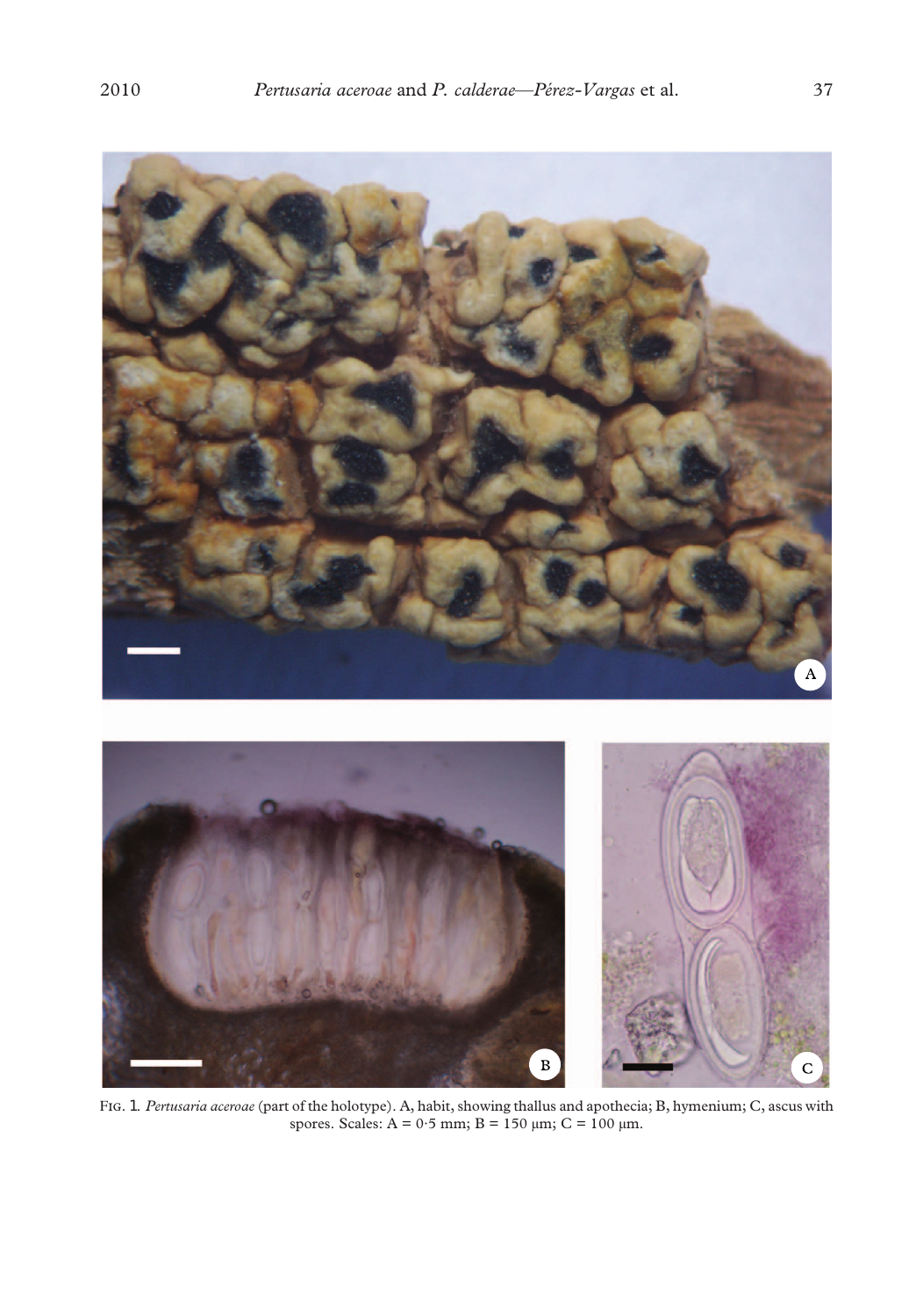occurs between 1900–2100 m, is characterized by low forest density and harsh climatic conditions.

*Selected specimens examined*. **Spain:** *Canary Islands*: La Palma, La Caldera de Taburiente National Park: Los Andenes, UTM: 2100 m alt., on *J. cedrus*, July 1999, *A*. *Rebolé* (TFC Lich: 2485); *ibid*., Sendero desde el Roque de Los Muchachos, UTM: 218500/ 318393, 2150 m alt., on *J. cedrus*, July 1999, *A. Rebolé* (TFC Lich: 2497); *ibid*., Barranco Los Guanches, por Tres Venas, UTM: 221900/ 318305, 1930–2000 m alt., on *J. cedrus*, November 2000, *A. Palomares* (TFC Lich: 6009, 6010, 6012): *ibid*., Punta de los Roques, near mountain hut, 2084 m alt., on *J. cedrus*, December 1999, *J. Etayo* s.n. & *M. Martìn* (hb. Etayo).

# **Pertusaria calderae Hern.-Padr., Etayo, I. Pérez-Vargas & Elix sp. nov.**

Thallus corticola, crustaceus, flavidus vel olivaceus, rimosus vel verrucoso-areolatus; isidiis et sorediis destitutis. Verrucae fertiles thallo concolores, numerosae. Apothecia disciformia, numerosa, conspicua; disci nigri, albopruinosi. Hymenium hyalinum, epithecium brunneum, K+ violaceum. Paraphyses *c*. 3 µm crassae. Asci cylindrici. Sporae singulae, ellipsoideae, laeves, 142– 187 µm longae, 52–98 µm latae, parietibus (5–)7–9  $(-12)$  µm crassis. Thallus acidum thiophanicum, 2,4dichloro-3-*O*-methylnorlichexanthonum et 2-chloro-6- *O*-methylnorlichexanthonum continens.

Typus: Spain, Canary Islands, La Palma, La Caldera de Taburiente National Park, Barranco Los Guanche, por Tres Venas, UTM: 221900/ 318305, 1930–2000 m alt., on *Juniperus cedrus* in *Pinus canariensis* forest, November 2000, *A. Palomares* 4080 (TFC Lich –holotypus; CANB, hb. Etayo—isotypi).

(Fig. 2)

*Thallus* corticolous, crustose, epiphloeodal, rimose, thin or somewhat thickened, greenish yellow, lacking isidia and soredia.

*Apothecia* conspicuous, numerous and crowded, concolorous with the thallus, 0·75– 1·2 mm diam., verruciform at first, becoming disciform at maturity; *disc* concave to flat, black, white pruinose. *Epithecium* olivaceous, K+ violet. *Hymenium* colourless, 200– 300 µm thick. Paraphysoids branched and anastomosed, up to 3 µm diam., with oil droplets. *Asci* cylindrical, 190–225 × 55– 75 µm; *ascospores* 1 per ascus, hyaline, ellipsoid,  $142-187 \times 52-98 \text{ µm}$ ; walls  $(5-)$  7-9  $(-12)$  µm thick, not ornamented.

*Pycnidia* not seen.

*Chemistry.* K− or yellowish, C±, KC± orange and UV± pinkish orange, P−; containing thiophaninic acid (major), 2,4-dichloro-3-*O*-methylnorlichexanthone (minor) and 2 chloro-6-*O*-methylnorlichexanthone (minor).

*Etymology.* In 1815 the German geologist Leopold von Buch visited La Caldera de Taburiente (La Palma) and other islands in the Canary Archipelago. When he published his memoirs, he introduced the term "caldera" into the geological vocabulary. The specific epithet *calderae* derived from the name of the spectacular orographic feature where this species occurs.

*Notes.* This new species is characterized by its rimose thallus with exposed, pruinose apothecia, single spored asci and the presence of thiophaninic acid and several minor chlorinated norlichexanthones.

*Pertusaria calderae* resembles the corticolous *P. hymenea* (Ach.) Schaer. present in temperate Europe and western North America, with its apothecioid ascomata, black, pruinose exposed discs and dark K+ violet epithecium but the latter differs in having a greyish, often continuous thallus, 8-spored asci, smaller spores  $(60-130 \times 25 50 \mu m$ ) and contains gyrophoric acid in additon to thiophaninic acid.

This new species also resembles the 1-spored morphotype of *P. paramerae*. *Pertusaria calderae*, however, is distinguished by having apothecia that are never soraliumlike, a greenish yellow rather than whitish grey thallus and by its chemical composition. A further similar corticolous species is the Mediterranean *P. caesioalba* (Flot.) Nyl., but the latter has a white thallus, larger ascospores  $(180-220 \times 75-100 \text{ µm})$  and a different chemistry (thiophaninic and 2-*O*methylperlatolic acids).

The new species is chemically identical to *P. aceroae* described above. Although these two species appear to be very closely related, they are morphologically different. In particular *P. calderae* is a monospored species, and *P. aceroae* has 2-spored asci. That, in itself, might not constitute sufficient reason to regard them as separate (e.g., *P. paramerae*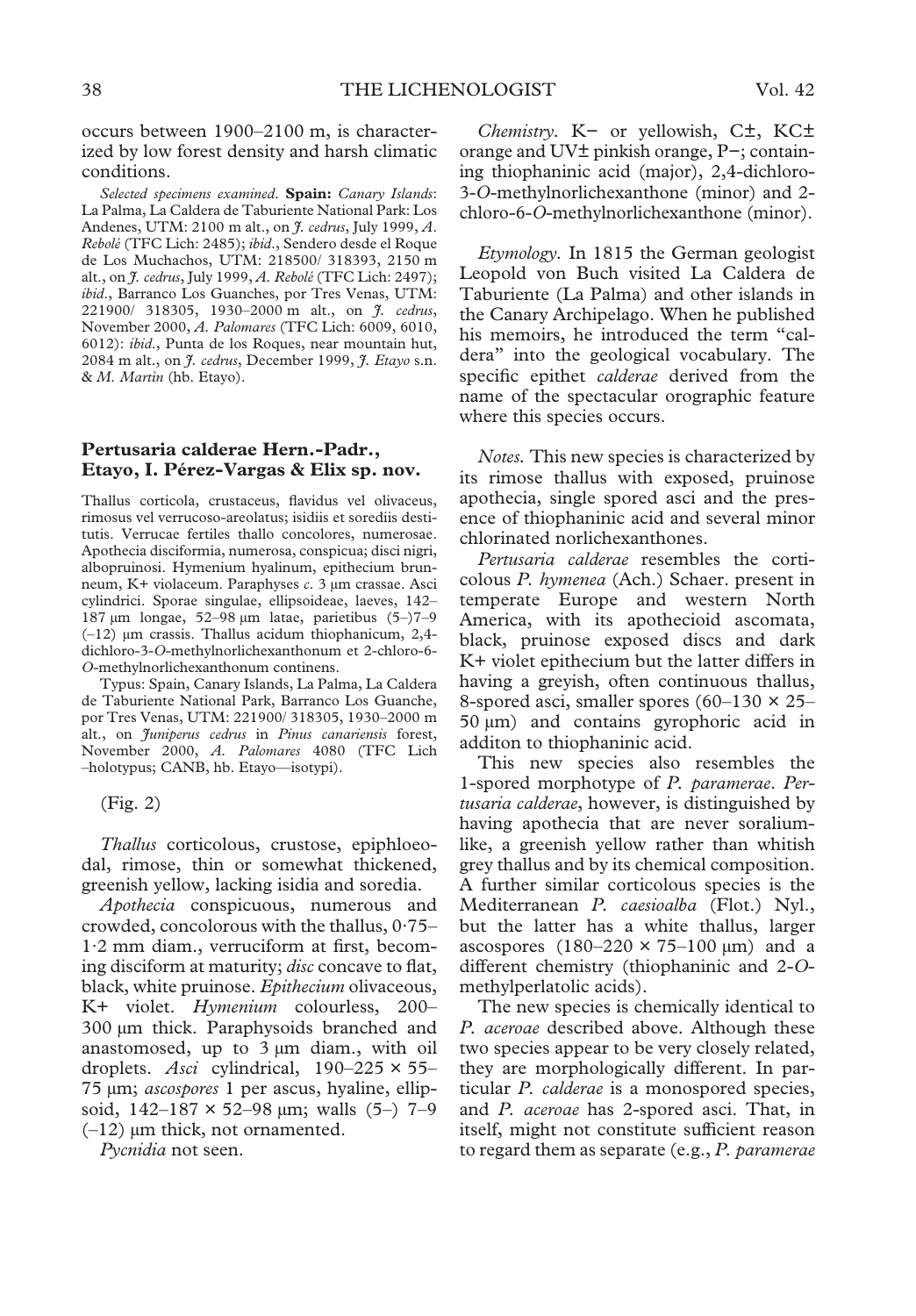

F. 2. *Pertusaria calderae* (part of holotype). A, habit, showing thallus and apothecia; B, hymenium; C, ascus with spores. Scales:  $A = 1$  mm;  $B = 150 \mu m$ ;  $C = 100 \mu m$ .

has one- and two-spore morphotypes), but in the case of *P. aceroae* and *P. calderae*, there are many correlated morphological differences. *Pertusaria aceroae* has a moderately thick and verrucose thallus whereas the thallus of *P. calderae* is thin and rimose. In both species the ascomata are finally apothecioid with exposed disc, but in *P. aceroae*, they are sessile to slightly emergent and verrucose, and in *P. calderae* they are almost immersed,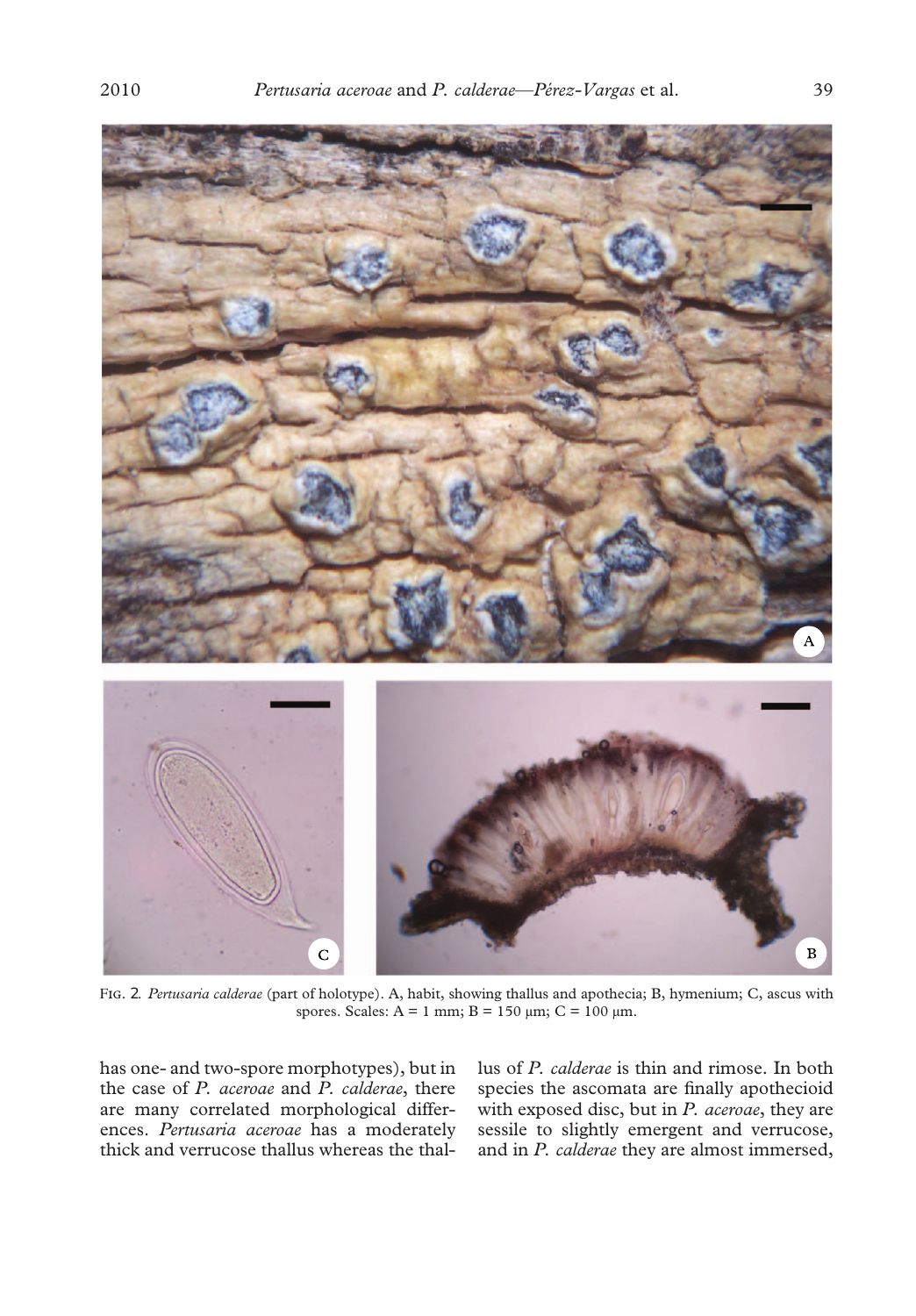barely emerging from the thallus. The apothecial disc in *P. calderae* is always pruinose; in *P. aceroae* it is epruinose, black and shiny. *Pertusaria aceroae* has a higher hymenium than *P. calderae* (350–400 µm vs 200– 300 µm). The asci are larger in *P. aceroae*: 275–350  $\mu$ m tall compared to 190–225  $\mu$ m in *P. calderae* (Table 1). Although the spore size is similar, the spore walls are thicker in *P. calderae* than in *P. aceroae*. No intermediate morphotypes were found.

*Habitat and distribution. Pertusaria calderae* occurs on lignum of *Juniperus cedrus* in the highest zones of La Caldera de Taburiente National Park (La Palma), between 1700– 2400 m, with similar ecology to *P. aceroae* described above.

*Selected specimens examined*. **Spain:** *Canary Islands*: La Palma, La Caldera de Taburiente National Park: Veta los Pinos, 1700 m alt., on *J. cedrus*, July 1999, *A. Rebolé*(TFC Lich: 4085); *ibid*., Inmediaciones Pico de la Cruz, 2050 m alt, on *J. cedrus*, July, 1999, *A. Rebolé* (TFC Lich: 2665); *ibid*., Barranco Los Guanche, por Tres Venas, UTM: 221900/ 318305, 1930–2000 m alt., *J. cedrus*, November 2000, *A. Palomares* (TFC Lich: 4084, 6011); *ibid*., Bajo el Espigón del Roque, UTM: 218570 318384, 2400 m alt., on *J. cedrus*, January 2004, *C. Hernández & P.L. Pérez de Paz* (TFC Lich: 5347, 6016); *ibid*., Punta de los Roques, near mountain hut, 2084 m alt., on *J. cedrus*, December 1999, *J. Etayo* 17555 & *M.Martìn* (hb. Etayo).

This work was supported by Organismo Autónomo de Parques Nacionales (Spanish Ministerio de Medio Ambiente), project: TEC 000376. We are indebted to members of Caldera de Taburiente National Park, especially to A. Rebolé who collected several specimens of the two species. We also thank D. Sicilia for her collaboration, H. T. Lumbsch for his help and comments and I. R. Brodo for critically reviewing the paper and for most helpful suggestions for its improvement.

#### **REFERENCES**

- Archer, A. W. (1995) A chemical and morphological arrangement of the lichen genus *Pertusaria*: additional data and corrections. *Mycotaxon* **55:** 385– 389.
- Archer, A. W. (1997) The lichen genus *Pertusaria* in Australia. *Bibliotheca Lichenologica* **69:** 1–249.
- Archer, A. W. (2004) *Pertusariaceae*. *Flora of Australia* **56A:** 116–172.
- Archer, A. W. & Elix, J. A. (2009) New species and new reports in the lichen genus *Pertusaria* (Ascomycota: Pertusariaceae) from Australasia. *Nova Hedwigia* **88:** 1–10.
- Crespo, A. & Vězda, A. (1985) Pertusaria paramerae sp. nov. Un liquen epìfito de los sabinares españoles. *Anales del Jardin Botanico de Madrid* **41:** 251–255.
- Culberson, C. F. (1972) Improved conditions and new data for the identification of lichen products by a standardized thin-layer chromatographic method. *Journal of Chromatography* **72:** 113–125.
- Culberson, C. F., Culberson, W. L. & Johnson, A.  $(1981)$  A standardized TLC analysis of  $\beta$ -orcinol depsidones. *Bryologist* **84:** 16–29.
- Culberson, C. F. & Johnson, A. (1982) Substitution of methyl *tert*.-butyl ether for diethyl ether in the standardized thin-layer chromatographic method for lichen products. *Journal of Chromatography* **238:** 483–487.
- Dibben, M. J. (1980) *The Chemosystematics of the Lichen Genus Pertusaria in North America and North of Mexico*. Milwaukee: Publications in Biology and Geology 5, Milwaukee Public Museum Press.
- Elix, J. A. & Ernst-Russell, K. D. (1993) *A Catalogue of Standardized Thin Layer Chromatographic Data and Biosynthetic Relationships for Lichen Substances*, 2nd Edition. Canberra: Australian National University.
- Elix, J. A., Giralt, M. & Wardlaw, J. H. (2003) New chloro-depsides from the lichen *Dimelaena radiata*. *Bibliotheca Lichenologica* **86:** 1–7.
- Elix, J. A. & Schumm, F. (2003) New species and new records in the lichen family *Parmeliaceae* (Ascomycota) from Macaronesia. *Mycotaxon* **86:** 383–388.
- Etayo, J & Marbach, B. (2003) *Hafellia alisioae* and *H. gomerana* (lichenized Ascomycetes, *Physciaceae*), two new species from the Canary Islands, with a key to all known corticolous species. *Lichenologist* **35:** 369–375.
- Giralt, M. & van den Boom, P. P. G. (2009). *Rinodina etayoi*, a new saxicolous lichen species from the Canary Islands. *Lichenologist* **41:** 141–145.
- Giralt, M., Etayo, J. & van den Boom, P.P.G. (2002). *Buellia laurocanariensis*, a new species from the Canary Islands. *Lichenologist* **34:** 203–206.
- Hanko, B. (1983) Die Chemotypen der Flechtengattung *Pertusaria* in Europa. *Bibliotheca Lichenologica* **19:** 1–311.
- Hernández Padrón, C. (2004) Lichenes, Lichenicolous Fungi. In *Lista de Especies Silvestres de Canarias Hongos, Plantas y Animales Terrestres* (I. Izquierdo, J. L. Martìn, N. Zurita & M. Arechavaleta, eds): 58–84. Gobierno de Canarias, Canary Islands: Consejerìa de Medio Ambiente y Ordenación Territorial.
- Hernández Padrón, C., Sicilia Martìn, D., Pérez-Vargas, I., Pérez de Paz, P. L. & Etayo, J. (2004) Lìquenes y Hongos Liquenìcolas. In *Hongos, Liquenes y Briófitos del Parque Nacional de La Caldera de Taburiente* (E. Beltrán Tejera, ed.): 233–350. Madrid: O. A. de Parques Nacionales, Serie Técnica. Ministerio de Medio Ambiente.
- Kantvillas, G. (1990) The genus *Pertusaria* in Tasmanian rainforests. *Lichenologist* **22:** 289–300.
- Lendemer, J. C., Harris, R. C. & Elix, J. A. (2008) *Pertusaria appalachensis*, a new species from eastern North America. *Opuscula Philolichenum* **5:** 77–82.